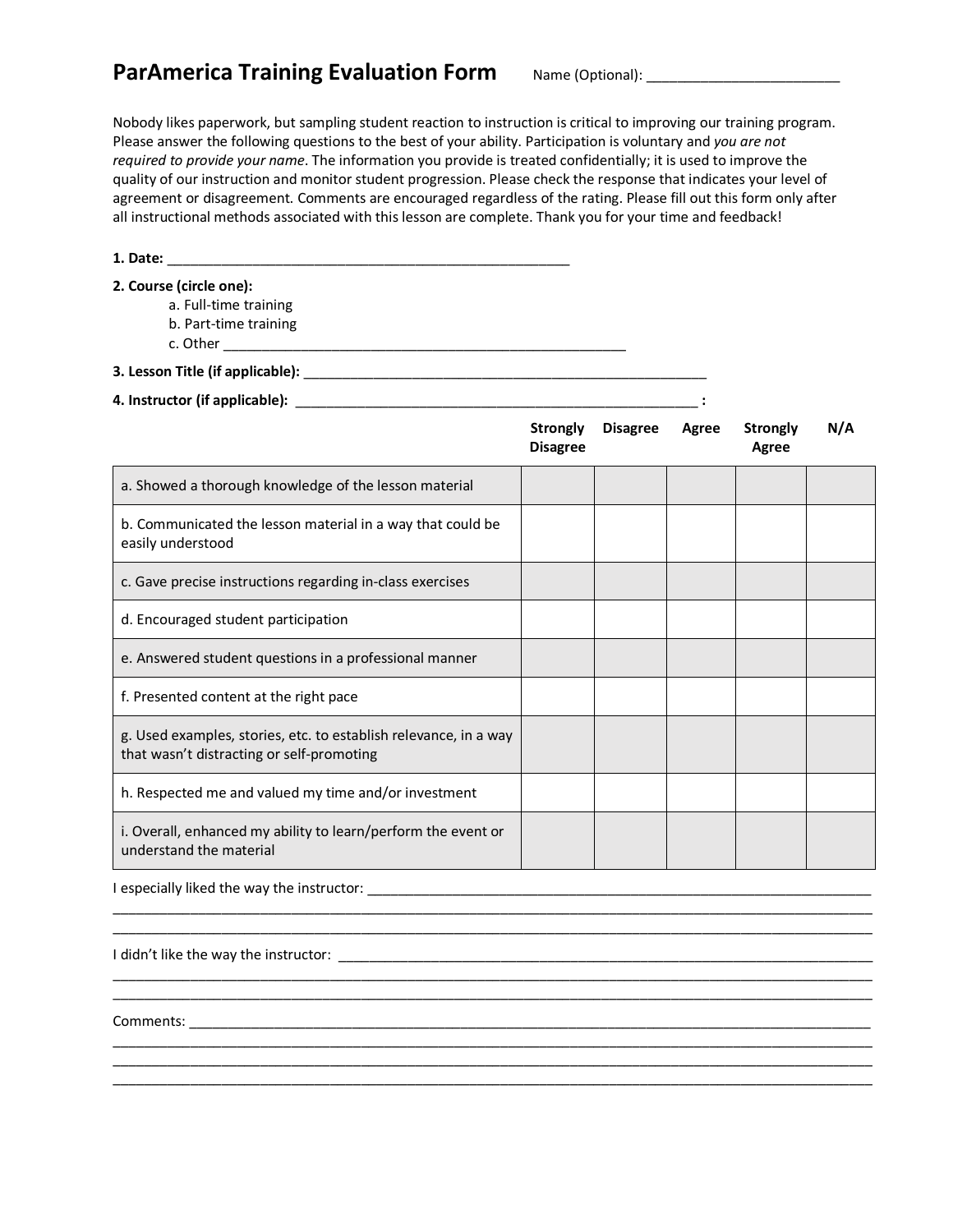## **5. Faculty Advisor (if applicable)** \_\_\_\_\_\_\_\_\_\_\_\_\_\_\_\_\_\_\_\_\_\_\_\_\_\_\_\_\_\_\_\_\_\_\_\_\_\_\_\_\_\_\_\_\_\_\_\_\_\_\_\_ **:**

| Strongly<br><b>Disagree</b> | <b>Disagree</b> | Agree | Strongly<br>Agree | N/A |
|-----------------------------|-----------------|-------|-------------------|-----|
|                             |                 |       |                   |     |
|                             |                 |       |                   |     |
|                             |                 |       |                   |     |
|                             |                 |       |                   |     |
|                             |                 |       |                   |     |
|                             |                 |       |                   |     |
|                             |                 |       |                   |     |

#### **6. Lesson Content and Materials:**

|                                                                                        | <b>Strongly</b><br><b>Disagree</b> | <b>Disagree</b> | Agree | <b>Strongly</b><br>Agree | N/A |
|----------------------------------------------------------------------------------------|------------------------------------|-----------------|-------|--------------------------|-----|
| a. The class outline was easy to read and follow                                       |                                    |                 |       |                          |     |
| b. The lesson content was easy to understand                                           |                                    |                 |       |                          |     |
| c. Content was accurate and error free (grammar, spelling,<br>etc.)                    |                                    |                 |       |                          |     |
| d. All references required for the lesson were provided                                |                                    |                 |       |                          |     |
| e. Supplemental materials and/or reading assignments aided<br>in student understanding |                                    |                 |       |                          |     |
| f. Methods used were appropriate for the complexity of the<br>content                  |                                    |                 |       |                          |     |
| g. Projection media used was easy to see and understand                                |                                    |                 |       |                          |     |

 $\mathcal{L}_\text{max}$ 

\_\_\_\_\_\_\_\_\_\_\_\_\_\_\_\_\_\_\_\_\_\_\_\_\_\_\_\_\_\_\_\_\_\_\_\_\_\_\_\_\_\_\_\_\_\_\_\_\_\_\_\_\_\_\_\_\_\_\_\_\_\_\_\_\_\_\_\_\_\_\_\_\_\_\_\_\_\_\_\_\_\_\_\_\_\_\_\_\_\_\_\_\_\_\_\_\_\_

\_\_\_\_\_\_\_\_\_\_\_\_\_\_\_\_\_\_\_\_\_\_\_\_\_\_\_\_\_\_\_\_\_\_\_\_\_\_\_\_\_\_\_\_\_\_\_\_\_\_\_\_\_\_\_\_\_\_\_\_\_\_\_\_\_\_\_\_\_\_\_\_\_\_\_\_\_\_\_\_\_\_\_\_\_\_\_\_\_\_\_\_\_\_\_\_\_\_ \_\_\_\_\_\_\_\_\_\_\_\_\_\_\_\_\_\_\_\_\_\_\_\_\_\_\_\_\_\_\_\_\_\_\_\_\_\_\_\_\_\_\_\_\_\_\_\_\_\_\_\_\_\_\_\_\_\_\_\_\_\_\_\_\_\_\_\_\_\_\_\_\_\_\_\_\_\_\_\_\_\_\_\_\_\_\_\_\_\_\_\_\_\_\_\_\_\_

I especially liked the way the lesson included: \_\_\_\_\_\_\_\_\_\_\_\_\_\_\_\_\_\_\_\_\_\_\_\_\_\_\_\_\_\_\_\_\_\_\_\_\_\_\_\_\_\_\_\_\_\_\_\_\_\_\_\_\_\_\_\_\_\_\_\_

I wish the lesson would have included: \_\_\_\_\_\_\_\_\_\_\_\_\_\_\_\_\_\_\_\_\_\_\_\_\_\_\_\_\_\_\_\_\_\_\_\_\_\_\_\_\_\_\_\_\_\_\_\_\_\_\_\_\_\_\_\_\_\_\_\_\_\_\_\_\_\_

Comments: \_\_\_\_\_\_\_\_\_\_\_\_\_\_\_\_\_\_\_\_\_\_\_\_\_\_\_\_\_\_\_\_\_\_\_\_\_\_\_\_\_\_\_\_\_\_\_\_\_\_\_\_\_\_\_\_\_\_\_\_\_\_\_\_\_\_\_\_\_\_\_\_\_\_\_\_\_\_\_\_\_\_\_\_\_\_\_\_